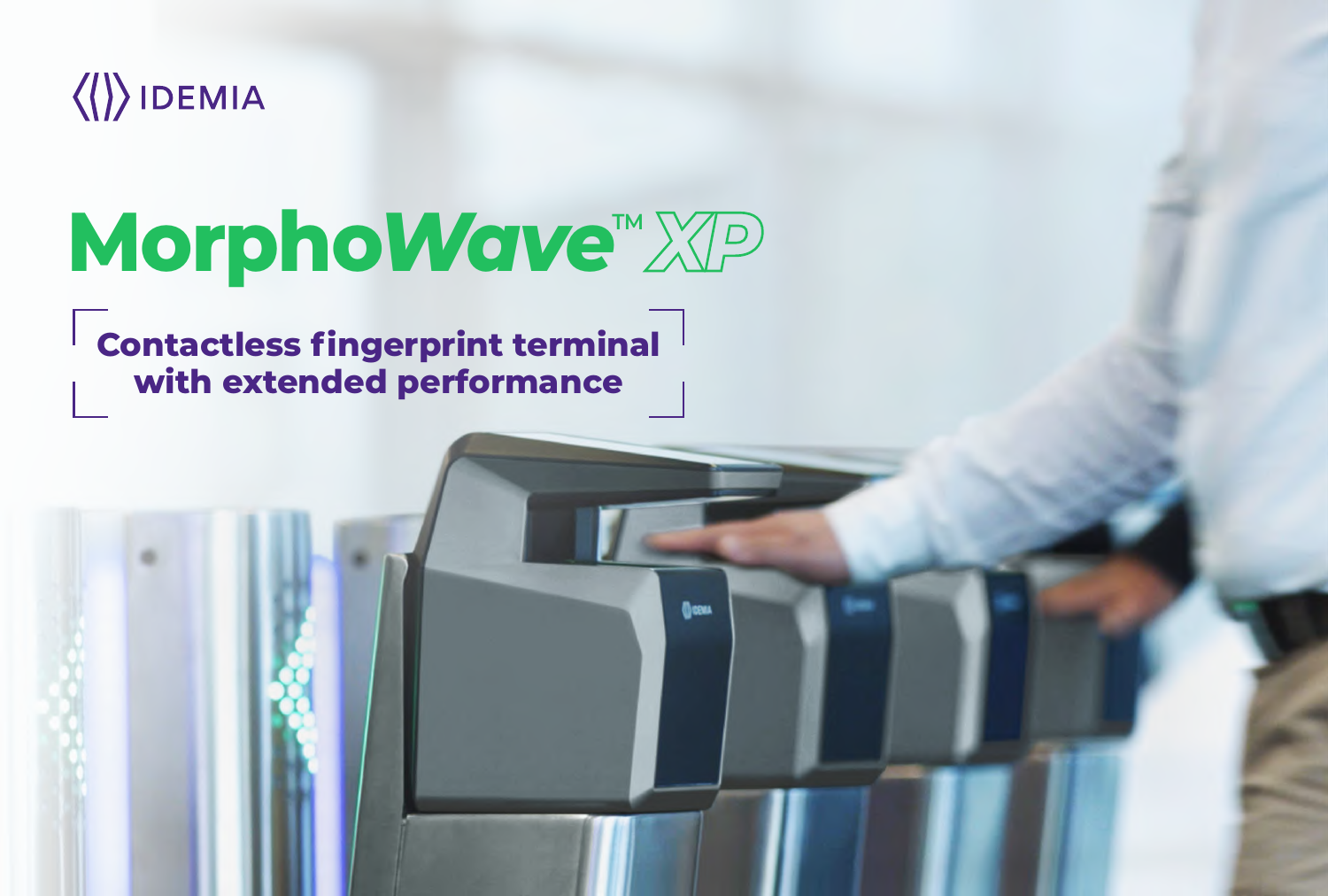# Key benefits



**With more than 40 years of experience** in biometrics and over 4 billion fingerprints managed worldwide, IDEMIA achieves top-tier performance in independent tests (such as NIST evaluations).

Our algorithms, sensor technologies and manufacturing expertise make us **the partner of choice for many biometric deployments around the world.**

We provide **biometric products and solutions** to governments, law institutions and public services where identity, authentication and security are a priority.

### Why IDE**MIA?**

**IDEMIA continuously invests in Morpho***Wave*TM **technology since 2016, improving ergonomics, speed, and accuracy to leverage the latest advancements with the use of Artificial Intelligence.**

#### **Touchless fingerprint scanning**

## **High throughput with up**

- 
- **to 60 users/min**
- **Time & Attendance management**
- **Accurate & fast**
- **Hygienic**
- 



**IDEMIA** 

#### **Up to 100K user records in 1:n**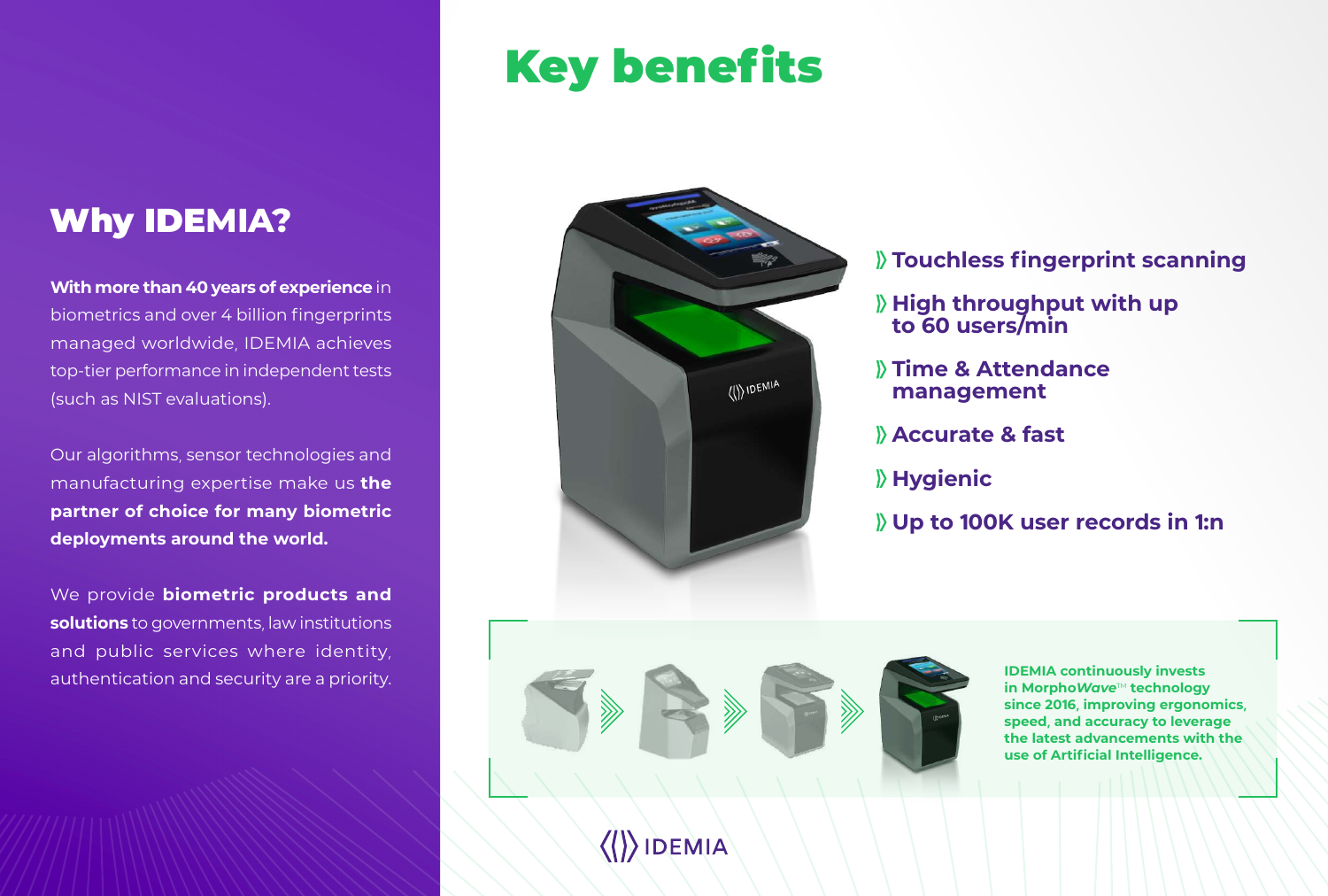



## $\langle\langle\rangle\rangle$ IDEMIA



**Field proven contactless technology**

Users are identified with a simple, hygienic contactless wave of the hand





**Either left or right hand, in any direction Copes with wet, dry, or damaged fingers**

#### **Accuracy and performance 3D scanning of 4 contactless fingerprints**

**Scan and verification of 4 fingers in less than 1 second of up to 100,000 users**







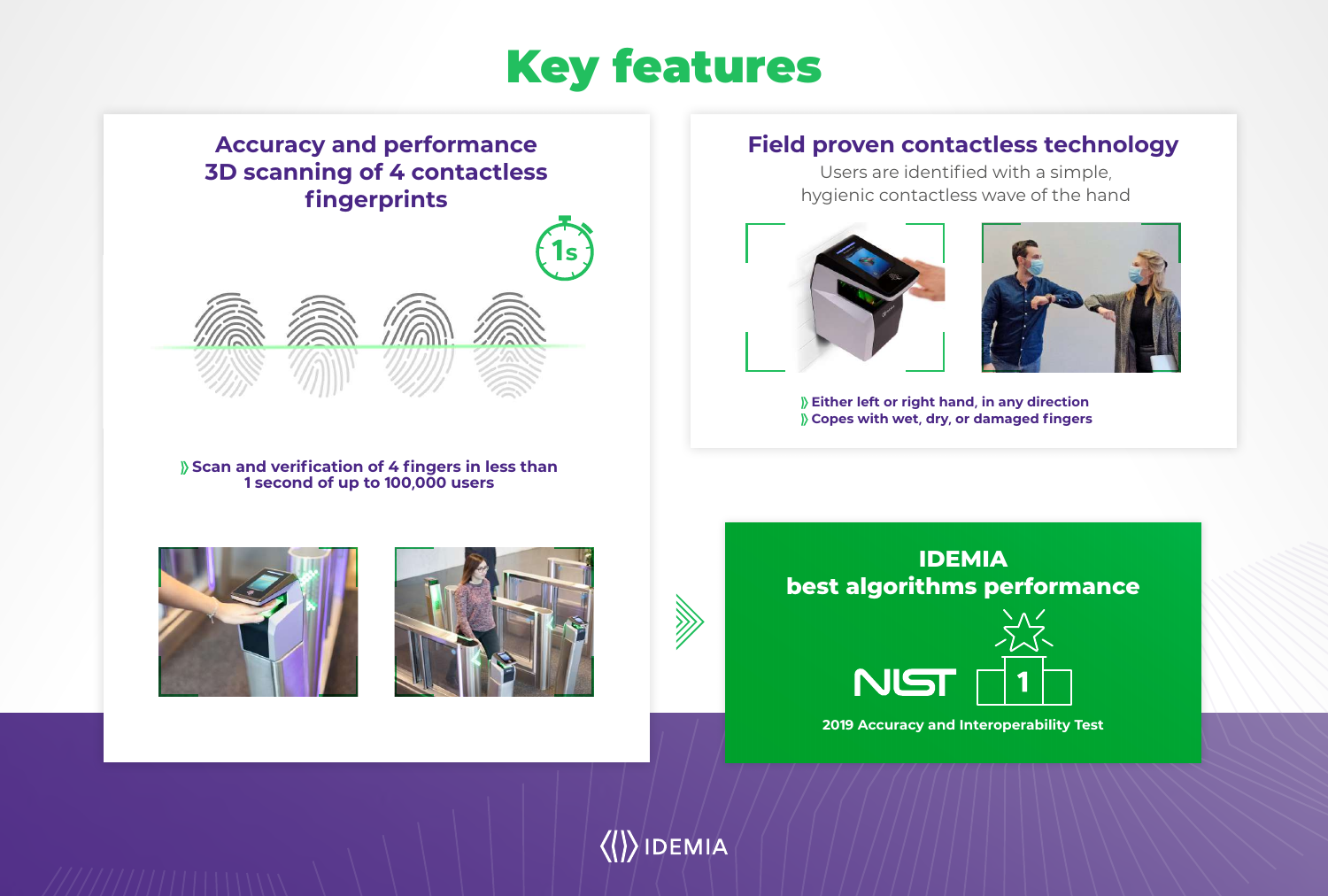# Key features

### **Multi-factor authentication capability with built-in RFID & BLE readers**

Reads all kinds of contactless card technologies as well as mobile credentials

**Mifare, Desfire, HID Prox, iClass, SEOS**

**Biometric data can be stored in the card**

**HID Mobile Access via BLE or NFC\***

**QR code scanning for visitors\*\***

**Customizable large** 

**Time & Attendance management**



\*NFC: on Android only \*\*QR code printed on paper only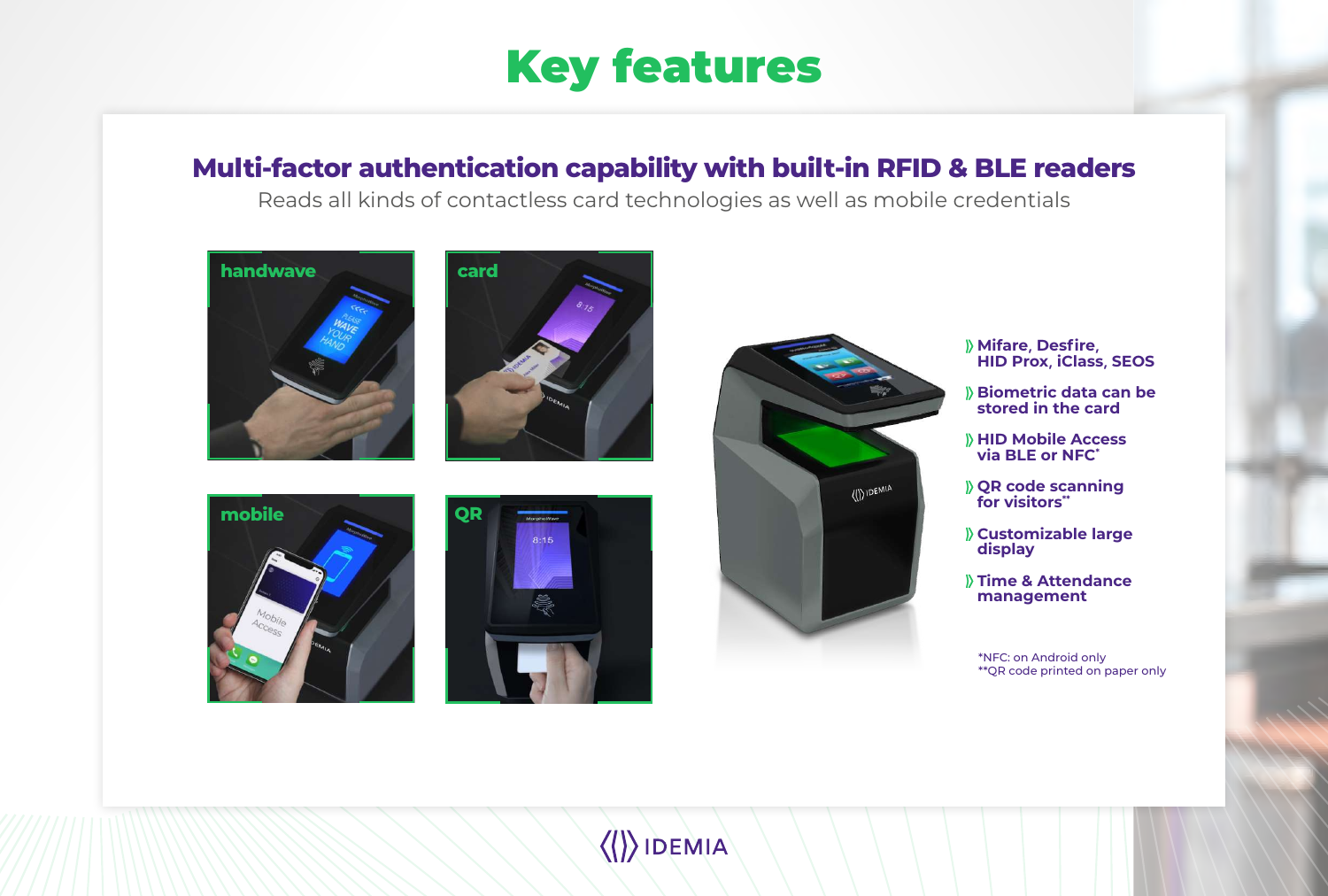

#### **Multiple use cases and installation configurations**



Walls, turnstiles, gates, pedestals





 $\langle\langle\rangle\rangle$ IDEMIA







#### **Plug & play with most industry players for easier and faster deployments**

Already supported by most PACS platforms, communication with door controller by OSDP secure mode and integrated by leading gate vendors

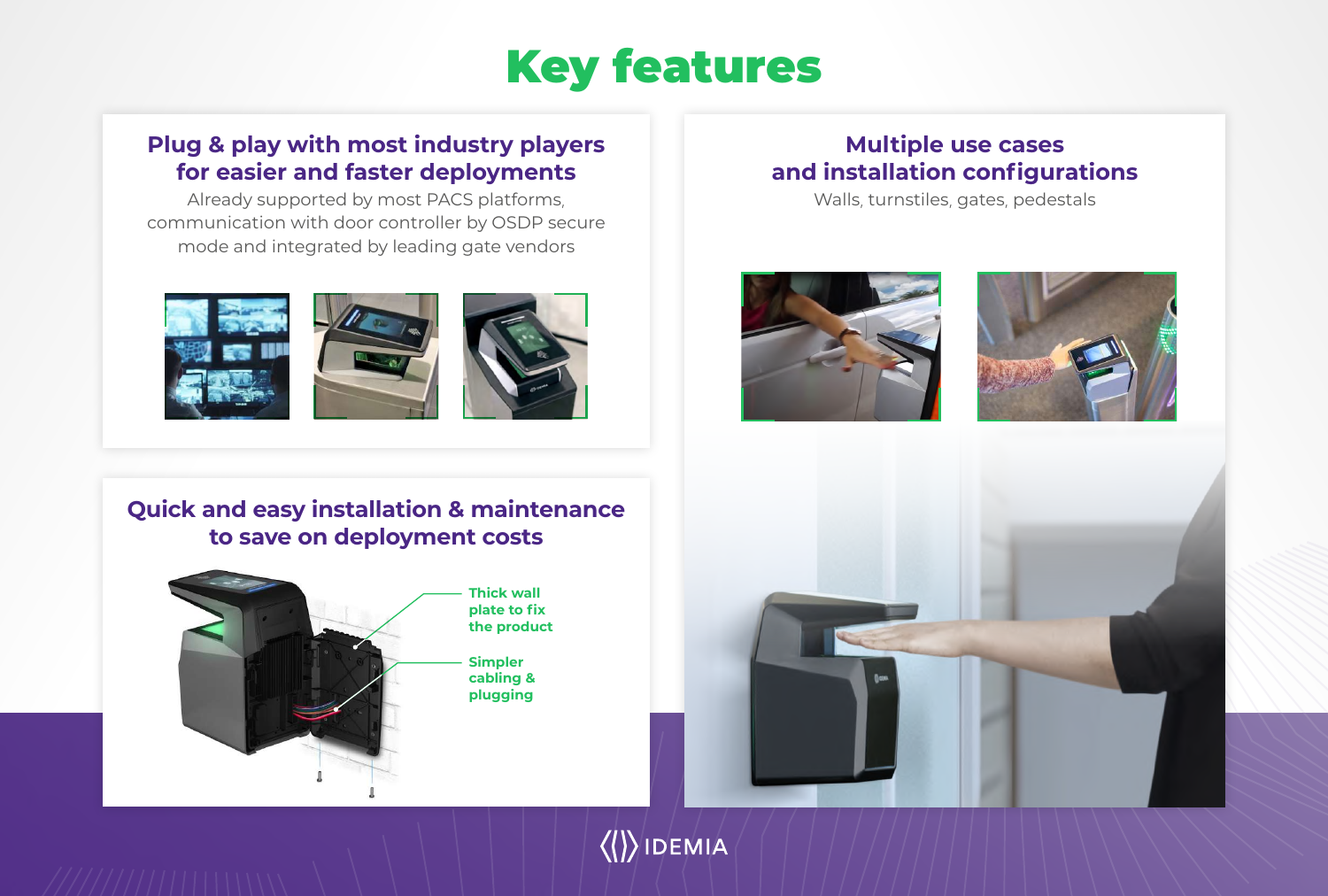## Accessories

### **TOWER**

Stylish pedestal for easy installation. Available in black or brushed steel finish









For outdoor installations where the device and its sensor are exposed to heavy rains or harsh sunlight

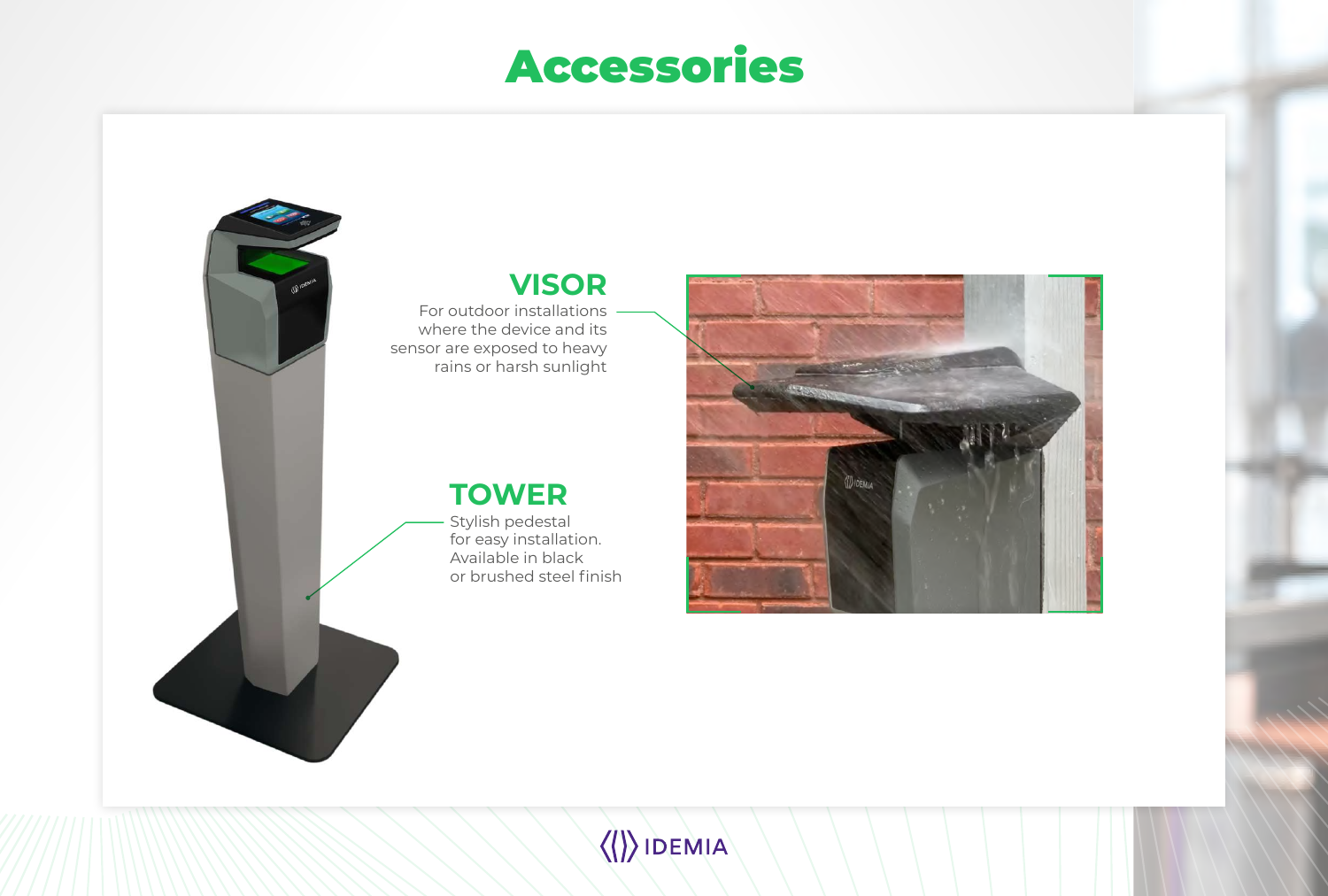# Support & Services

**Benefit from IDEMIA's world leading expertise**

to leverage knowledge and mastery of biometric solutions



Receive a high level of reactivity and support **[from our Customer](https://biometricdevices.idemia.com/sfc/servlet.shepherd/document/download/0696700000MZycmAAD) [Care Center](https://biometricdevices.idemia.com/sfc/servlet.shepherd/document/download/0696700000MZycmAAD)**





the future

Have the assurance that product configuration **is constantly optimized for accuracy, security and privacy**



### **An optimized offering**